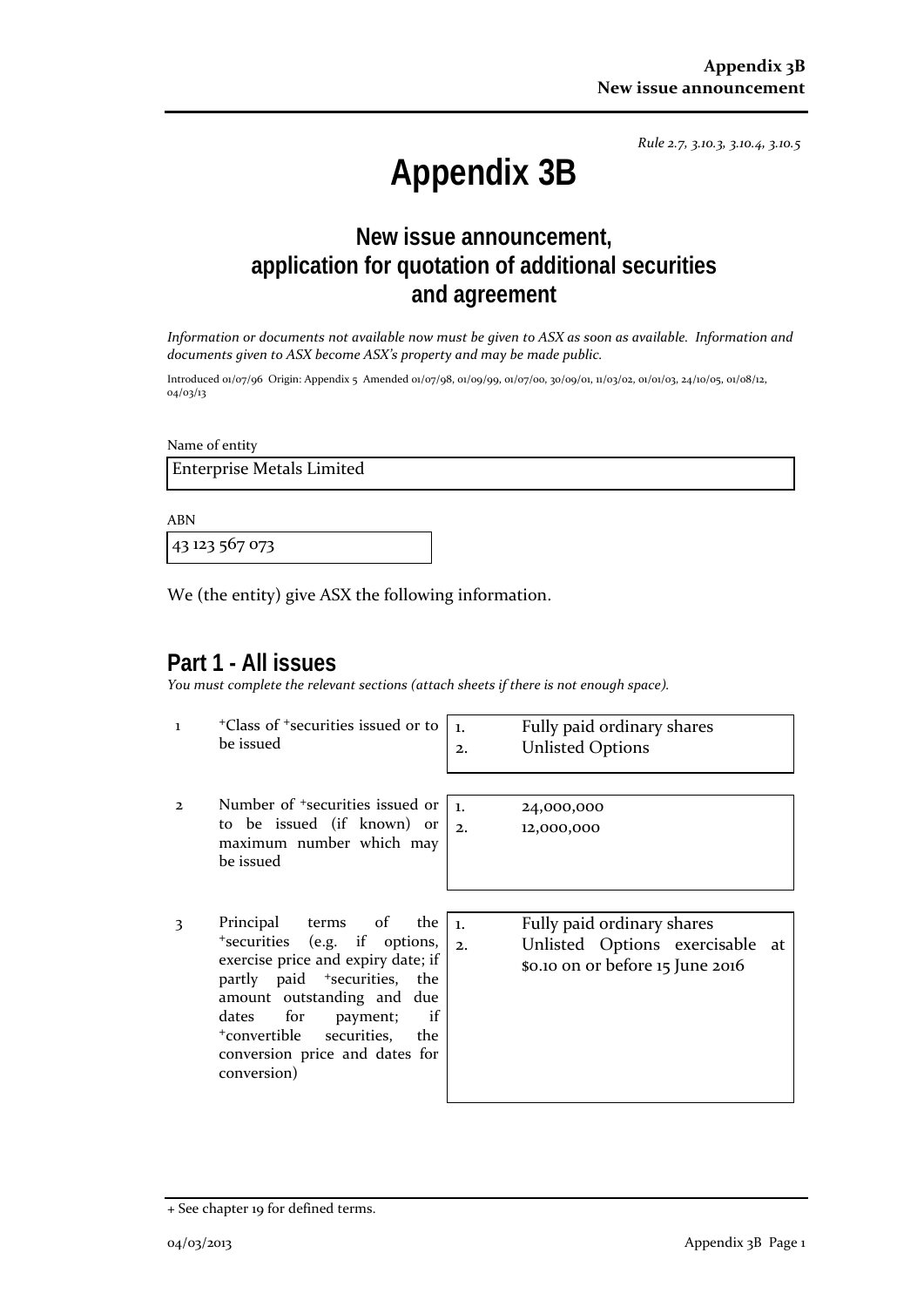4 Do the <sup>+</sup>securities rank equally in all respects from the +issue date with an existing +class of quoted +securities?

> If the additional +securities do not rank equally, please state:

- the date from which they do
- the extent to which they participate for the next dividend, (in the case of a trust, distribution) or interest payment
- the extent to which they do not rank equally, other than in relation to the next dividend, distribution or interest payment
- $\frac{1}{5}$  Issue price or consideration  $\frac{1}{5}$  \$0.05 per share
- 6 Purpose of the issue (If issued as consideration for the acquisition of assets, clearly identify those assets)

6a Is the entity an +eligible entity that has obtained security holder approval under rule 7.1A?

> If Yes, complete sections 6b – 6h *in relation to the +securities the subject of this Appendix 3B*, and comply with section 6i

- 6b The date the security holder resolution under rule 7.1A was passed
- 6c Number of +securities issued without security holder approval under rule 7.1
- 1. Yes
- 2. Shares issued on exercise of these Unlisted Options will rank equally with Shares on issue at the time of the exercise.

Issue of securities to fund exploration activities and provision of working capital as announced on 23 June 2014.

No

N/A

N/A

<sup>+</sup> See chapter 19 for defined terms.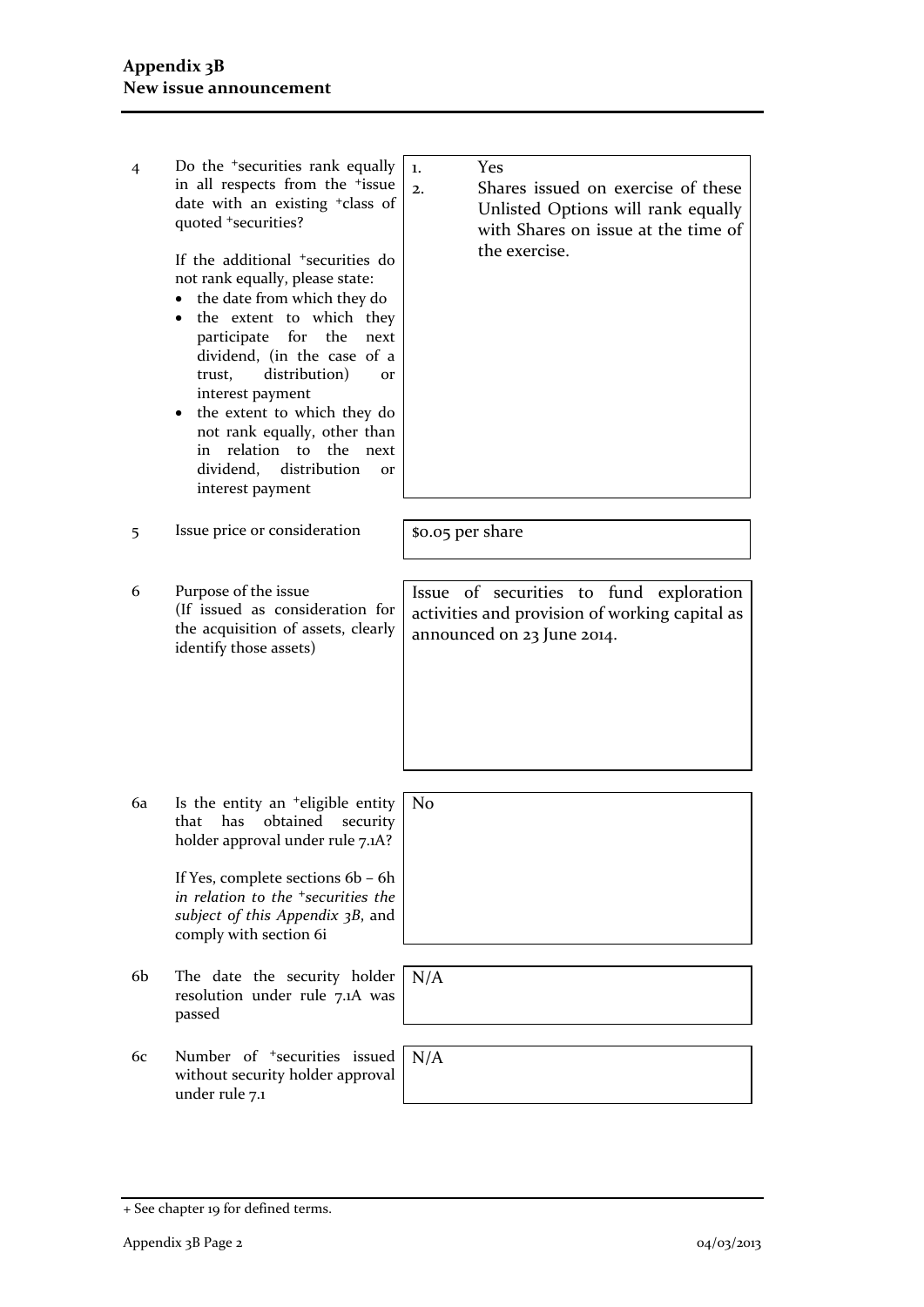- 6d Number of +securities issued with security holder approval under rule 7.1A N/A
- 6e Number of +securities issued with security holder approval under rule 7.3, or another specific security holder approval (specify date of meeting)
- 6f Number of +securities issued under an exception in rule 7.2
- 6g If +securities issued under rule 7.1A, was issue price at least 75% of 15 day VWAP as calculated under rule 7.1A.3? Include the +issue date and both values. Include the source of the VWAP calculation.
- 6h If +securities were issued under rule 7.1A for non-cash consideration, state date on which valuation of consideration was released to ASX Market Announcements
- 6i Calculate the entity's remaining issue capacity under rule 7.1 and rule 7.1A – complete Annexure 1 and release to ASX Market Announcements
- 7 +Issue dates

Note: The issue date may be prescribed by ASX (refer to the definition of issue date in rule 19.12). For example, the issue date for a pro rata entitlement issue must comply with the applicable timetable in Appendix 7A.

Cross reference: item 33 of Appendix 3B.

8 Number and <sup>+</sup>class of all <sup>+</sup>securities quoted on ASX (*including* the <sup>+</sup>securities in section 2 if applicable)

| Number      | <sup>+</sup> Class     |
|-------------|------------------------|
| 265,595,776 | <b>Ordinary Shares</b> |
|             |                        |
|             |                        |
|             |                        |
|             |                        |
|             |                        |

N/A

N/A

N/A

 $N/\overline{A}$ 

N/A

30 June 2014

+ See chapter 19 for defined terms.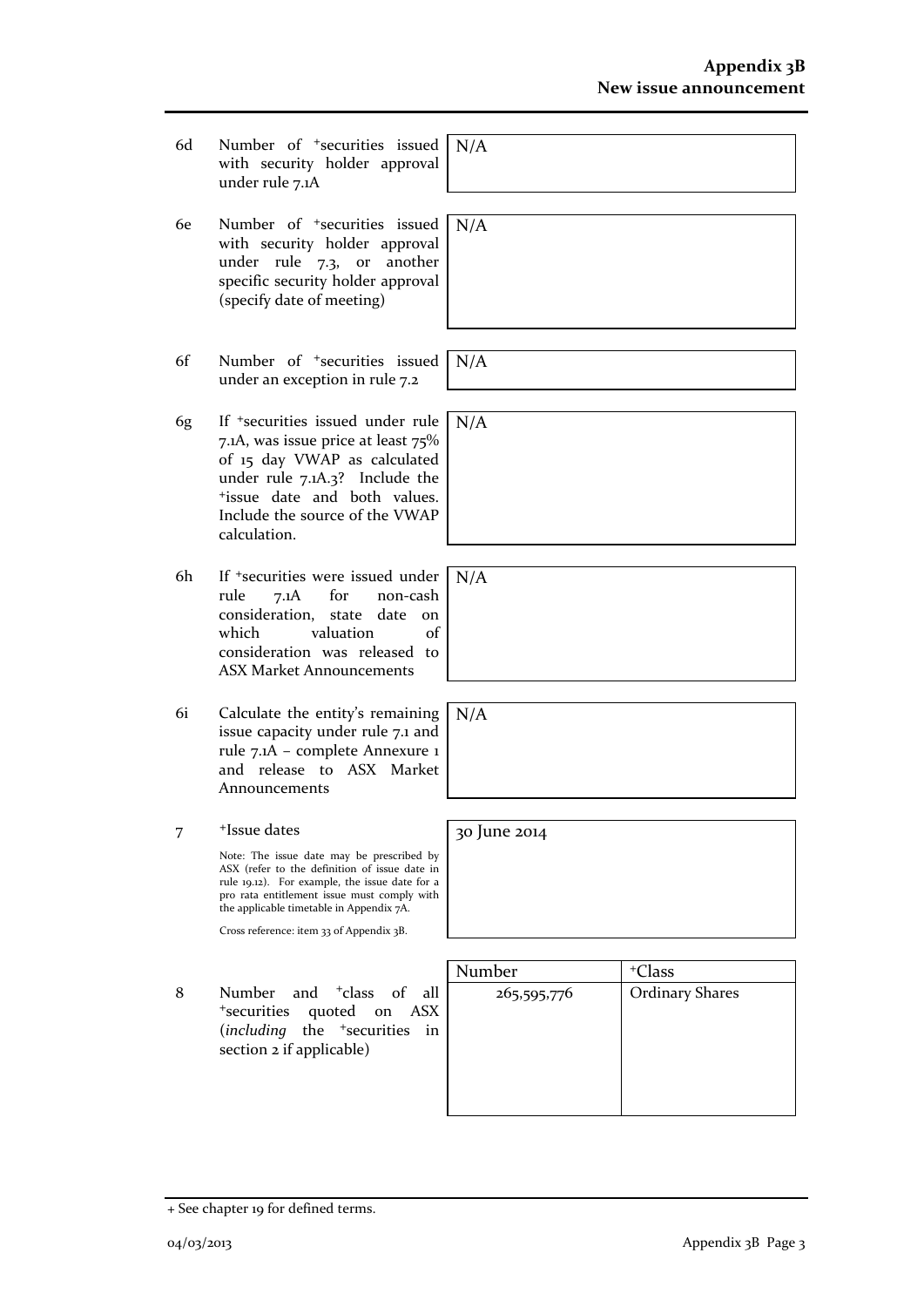- Number <sup>|</sup> +Class 9 Number and <sup>+</sup>class of all <sup>+</sup>securities not quoted on ASX (*including* the <sup>+</sup>securities in section 2 if applicable) 36,000,000 7,600,000 12,000,000 16,975,000 Options exercisable at \$0.22 on or before 12 July 2014 Options exercisable at \$0.149 on or before 11 September 2015 Options exercisable at \$0.10 on or before 15 June 2016 Options exercisable at \$0.08 on or before 30 November 2016
- 10 Dividend policy (in the case of a trust, distribution policy) on the increased capital (interests)
- N/A

## **Part 2 – DELETED – NOT APPLICABLE**

## **Part 3 - Quotation of securities**

*You need only complete this section if you are applying for quotation of securities*

- 34 Type of <sup>+</sup>securities (*tick one*)
- (a)  $\overline{M}$  +Securities described in Part 1 (24,000,000 new Ordinary Shares)
- (b) All other <sup>+</sup>securities

Example: restricted securities at the end of the escrowed period, partly paid securities that become fully paid, employee incentive share securities when restriction ends, securities issued on expiry or conversion of convertible securities

#### **Entities that have ticked box 34(a)**

#### **Additional securities forming a new class of securities**

*Tick to indicate you are providing the information or documents*

35 If the <sup>+</sup>securities are <sup>+</sup>equity securities, the names of the 20 largest holders of the additional <sup>+</sup>securities, and the number and percentage of additional <sup>+</sup>securities held by those holders

<sup>+</sup> See chapter 19 for defined terms.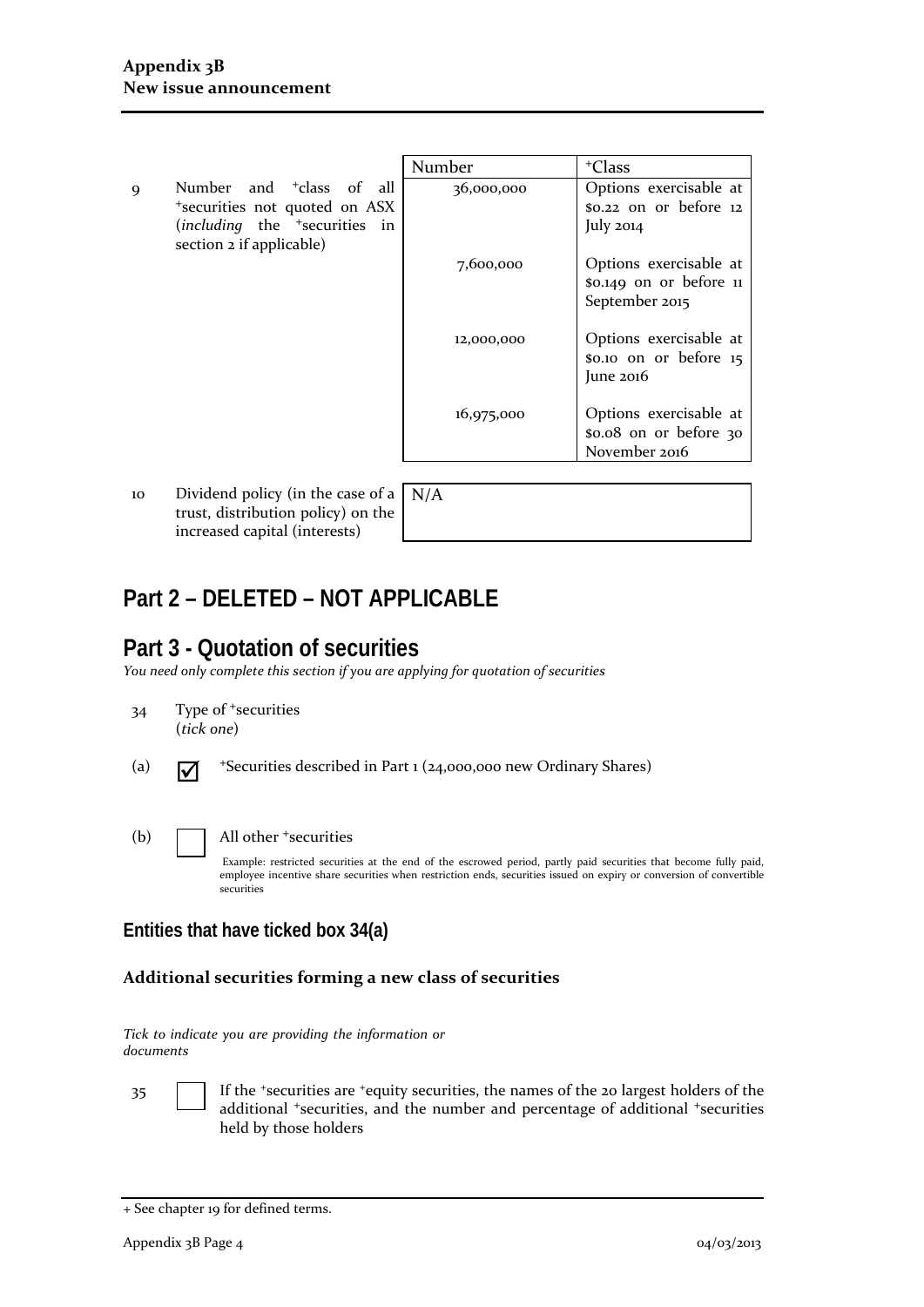| 36 | If the 'securities are 'equity securities, a distribution schedule of the additional<br>*securities setting out the number of holders in the categories |  |
|----|---------------------------------------------------------------------------------------------------------------------------------------------------------|--|
|    | $1 - 1,000$                                                                                                                                             |  |
|    | $1,001 - 5,000$                                                                                                                                         |  |
|    | $5,001 - 10,000$                                                                                                                                        |  |
|    | 10,001 - 100,000                                                                                                                                        |  |
|    | 100,001 and over                                                                                                                                        |  |
| 37 | A copy of any trust deed for the additional <sup>+</sup> securities                                                                                     |  |

<sup>+</sup> See chapter 19 for defined terms.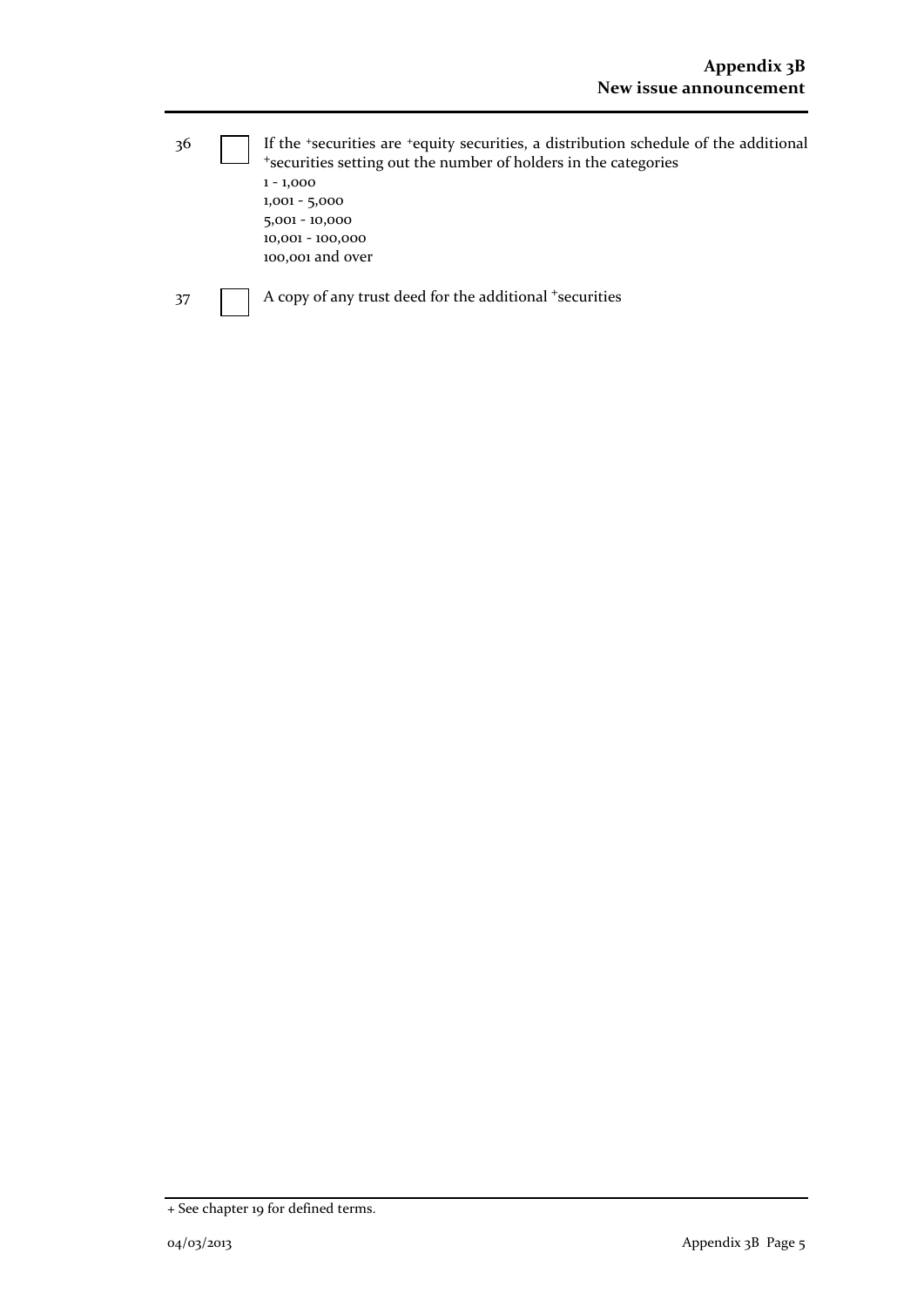#### **Entities that have ticked box 34(b)**

- 38 Number of <sup>+</sup>securities for which <sup>+</sup>quotation is sought
- 39 <sup>+</sup>Class of <sup>+</sup>securities for which quotation is sought
- 40 Do the <sup>+</sup>securities rank equally in all respects from the <sup>+</sup>issue date with an existing <sup>+</sup>class of quoted <sup>+</sup>securities?

If the additional <sup>+</sup>securities do not rank equally, please state:

- the date from which they do
- the extent to which they participate for the next dividend, (in the case of a trust, distribution) or interest payment
- the extent to which they do not rank equally, other than in relation to the next dividend, distribution or interest payment
- 41 Reason for request for quotation now

Example: In the case of restricted securities, end of restriction period

(if issued upon conversion of another <sup>+</sup>security, clearly identify that other <sup>+</sup>security)

42 Number and <sup>+</sup>class of all <sup>+</sup>securities quoted on ASX (*including* the <sup>+</sup>securities in clause 38)

| Number | <sup>+</sup> Class |
|--------|--------------------|
|        |                    |
|        |                    |
|        |                    |
|        |                    |
|        |                    |
|        |                    |

<sup>+</sup> See chapter 19 for defined terms.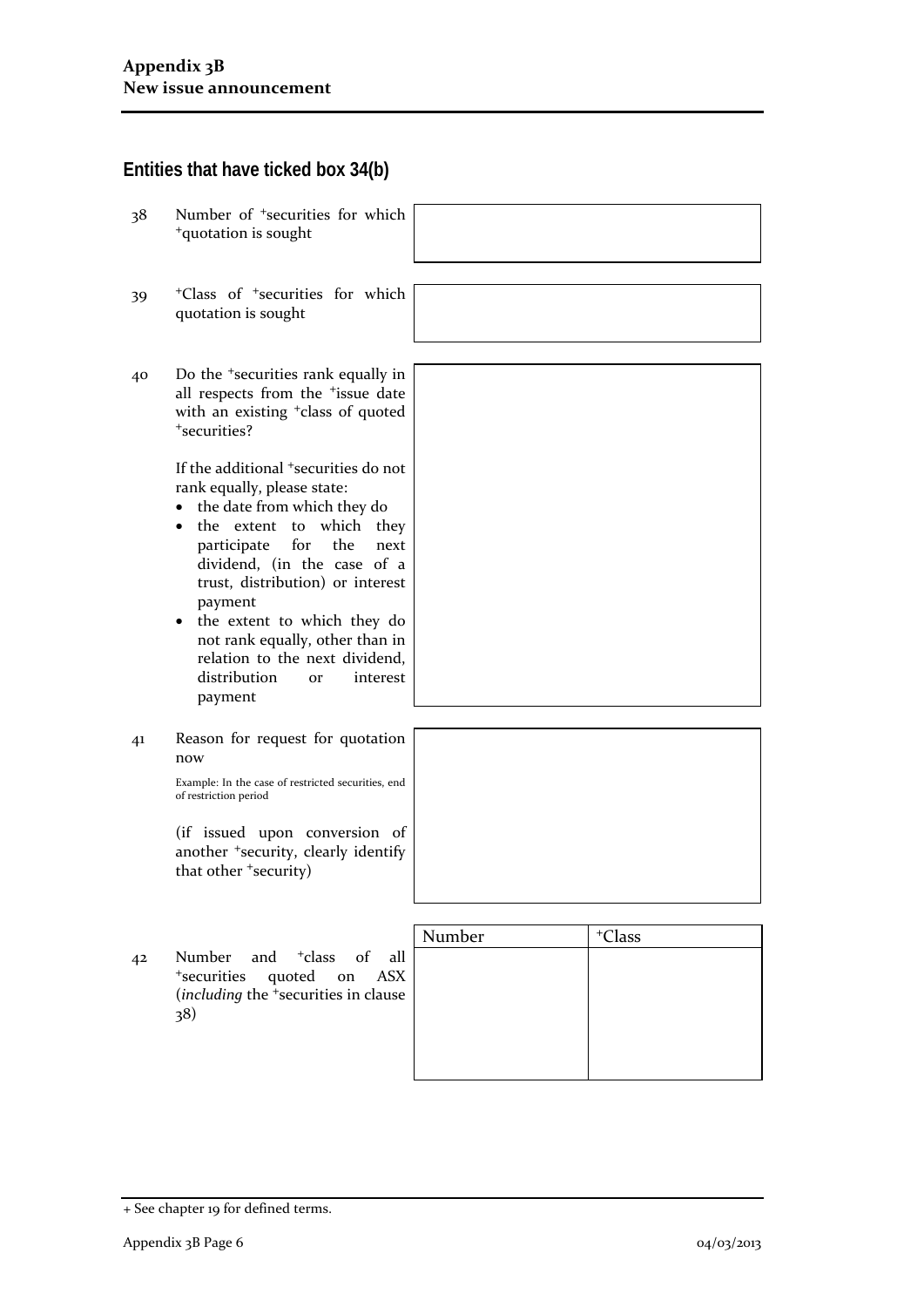#### **Quotation agreement**

- 1 <sup>+</sup>Quotation of our additional +securities is in ASX's absolute discretion. ASX may quote the +securities on any conditions it decides.
- 2 We warrant the following to ASX.
	- The issue of the +securities to be quoted complies with the law and is not for an illegal purpose.
	- There is no reason why those \*securities should not be granted \*quotation.
	- An offer of the <sup>+</sup>securities for sale within 12 months after their issue will not require disclosure under section  $707(3)$  or section  $1012C(6)$  of the Corporations Act.

Note: An entity may need to obtain appropriate warranties from subscribers for the securities in order to be able to give this warranty

- Section 724 or section 1016E of the Corporations Act does not apply to any applications received by us in relation to any +securities to be quoted and that no-one has any right to return any +securities to be quoted under sections 737, 738 or 1016F of the Corporations Act at the time that we request that the <sup>+</sup>securities be quoted.
- If we are a trust, we warrant that no person has the right to return the <sup>+</sup>securities to be quoted under section 1019B of the Corporations Act at the time that we request that the +securities be quoted.
- 3 We will indemnify ASX to the fullest extent permitted by law in respect of any claim, action or expense arising from or connected with any breach of the warranties in this agreement.
- 4 We give ASX the information and documents required by this form. If any information or document is not available now, we will give it to ASX before <sup>+</sup>quotation of the +securities begins. We acknowledge that ASX is relying on the information and documents. We warrant that they are (will be) true and complete.

(Director/Company secretary)

Sign here: ............................................................ Date: 30 June 2014

Print name: Damian Delaney

== == == == ==

<sup>+</sup> See chapter 19 for defined terms.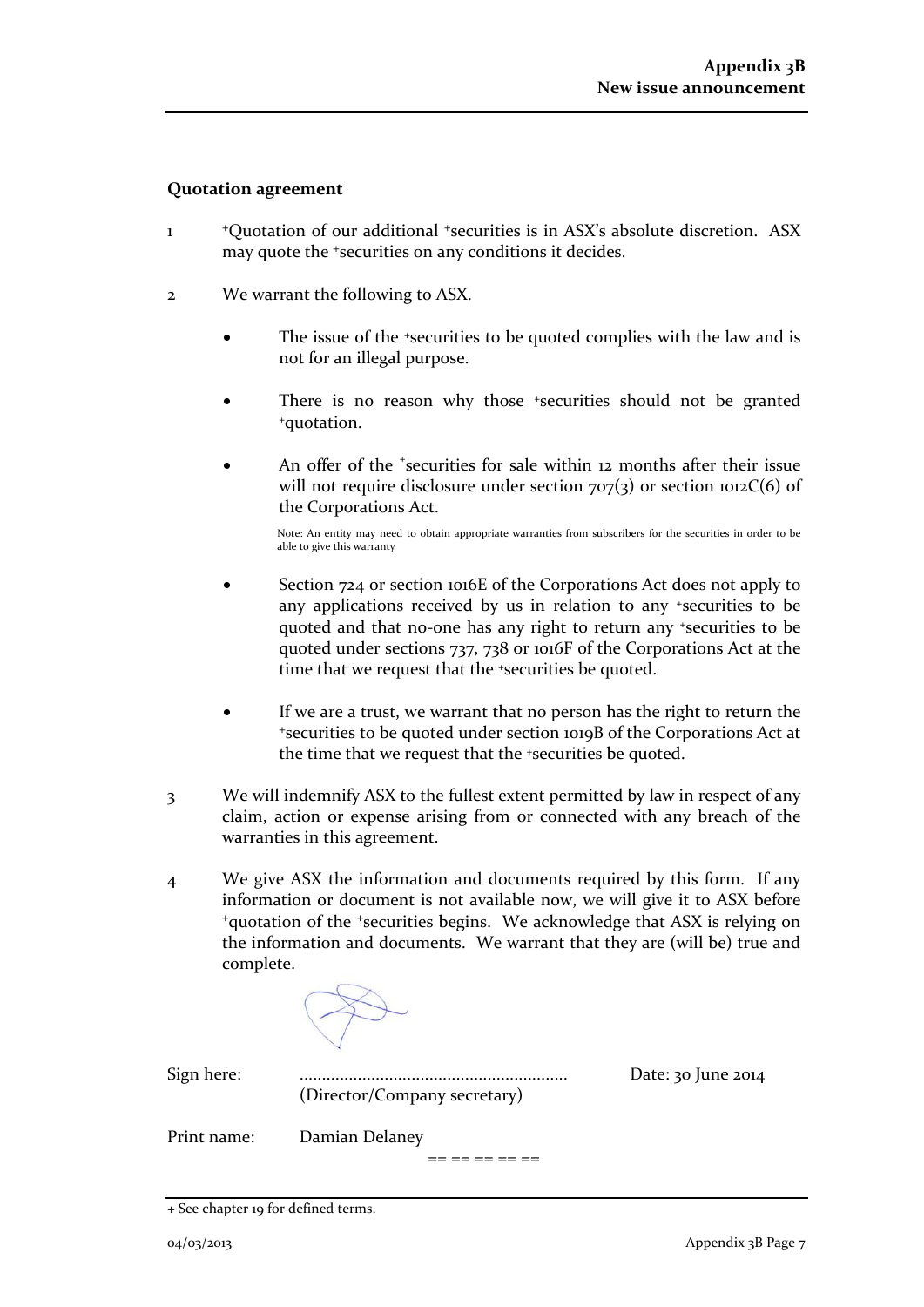# **Appendix 3B – Annexure 1**

# **Calculation of placement capacity under rule 7.1 and rule 7.1A for eligible entities**

Introduced 01/08/12 Amended 04/03/13

### **Part 1**

| Rule 7.1 – Issues exceeding 15% of capital                                                                                                                                                                                                                                                                                                                |  |  |
|-----------------------------------------------------------------------------------------------------------------------------------------------------------------------------------------------------------------------------------------------------------------------------------------------------------------------------------------------------------|--|--|
| Step 1: Calculate "A", the base figure from which the placement<br>capacity is calculated                                                                                                                                                                                                                                                                 |  |  |
| <b>Insert</b> number of fully paid <sup>+</sup> ordinary<br>securities on issue 12 months before the<br>*issue date or date of agreement to issue                                                                                                                                                                                                         |  |  |
| <b>Add</b> the following:                                                                                                                                                                                                                                                                                                                                 |  |  |
| Number of fully paid <sup>+</sup> ordinary securities<br>$\bullet$<br>issued in that 12 month period under an<br>exception in rule 7.2                                                                                                                                                                                                                    |  |  |
| Number of fully paid <sup>+</sup> ordinary securities<br>$\bullet$<br>issued in that 12 month period with<br>shareholder approval                                                                                                                                                                                                                         |  |  |
| Number of partly paid +ordinary<br>$\bullet$<br>securities that became fully paid in that<br>12 month period                                                                                                                                                                                                                                              |  |  |
| Note:<br>Include only ordinary securities here -<br>other classes of equity securities cannot<br>be added<br>Include here (if applicable) the securities<br>$\bullet$<br>the subject of the Appendix 3B to which<br>this form is annexed<br>It may be useful to set out issues of<br>$\bullet$<br>securities on different dates as separate<br>line items |  |  |
| <b>Subtract</b> the number of fully paid +ordinary<br>securities cancelled during that 12 month<br>period                                                                                                                                                                                                                                                 |  |  |
| "A"                                                                                                                                                                                                                                                                                                                                                       |  |  |

<sup>+</sup> See chapter 19 for defined terms.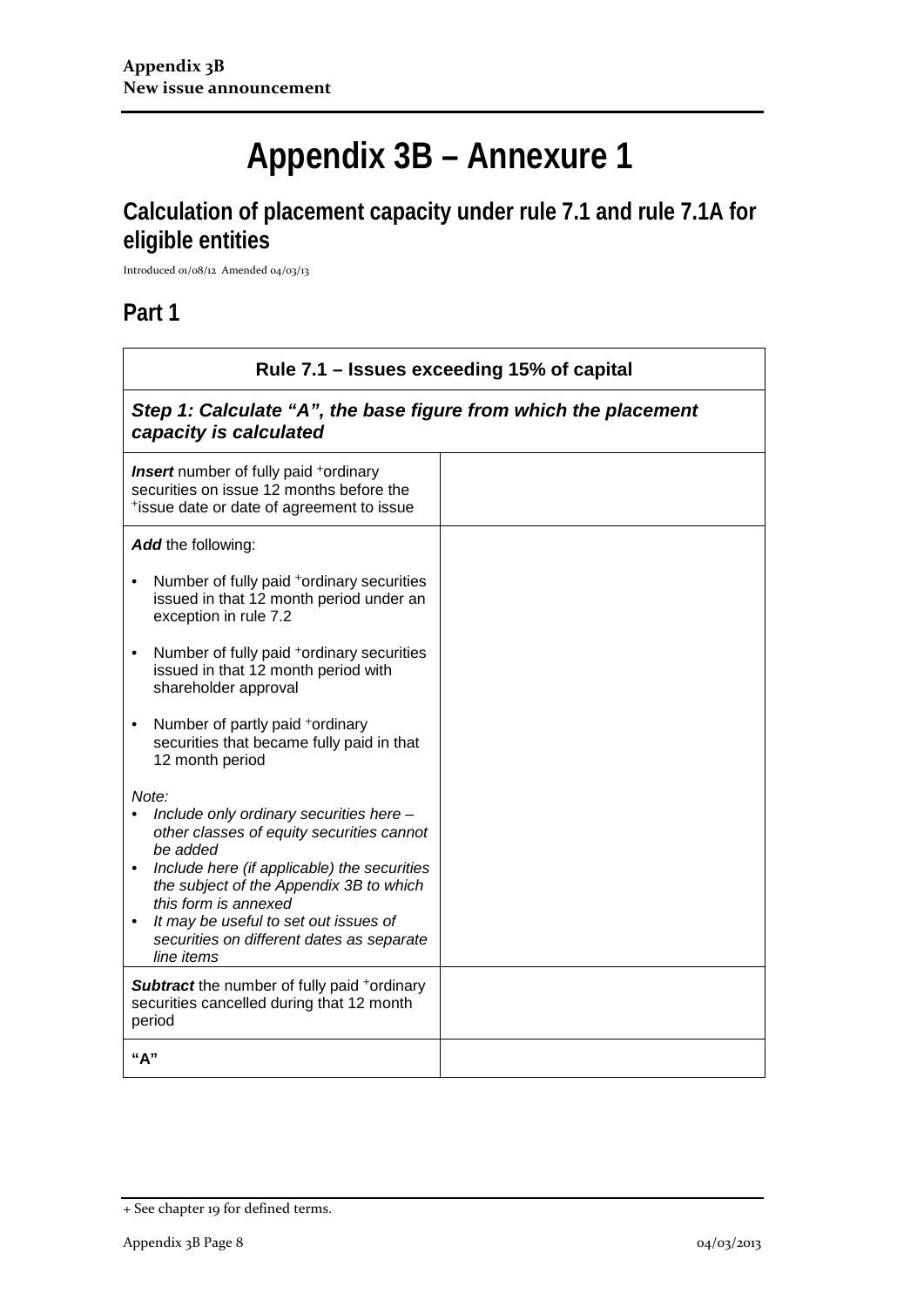| Step 2: Calculate 15% of "A"                                                                                                                                                                                                                                                                                                                          |                                                                    |  |
|-------------------------------------------------------------------------------------------------------------------------------------------------------------------------------------------------------------------------------------------------------------------------------------------------------------------------------------------------------|--------------------------------------------------------------------|--|
| "B"                                                                                                                                                                                                                                                                                                                                                   | 0.15                                                               |  |
|                                                                                                                                                                                                                                                                                                                                                       | [Note: this value cannot be changed]                               |  |
| Multiply "A" by 0.15                                                                                                                                                                                                                                                                                                                                  |                                                                    |  |
| Step 3: Calculate "C", the amount of placement capacity under rule<br>7.1 that has already been used                                                                                                                                                                                                                                                  |                                                                    |  |
| <b>Insert</b> number of <sup>+</sup> equity securities issued<br>or agreed to be issued in that 12 month<br>period not counting those issued:                                                                                                                                                                                                         |                                                                    |  |
| Under an exception in rule 7.2                                                                                                                                                                                                                                                                                                                        |                                                                    |  |
| Under rule 7.1A                                                                                                                                                                                                                                                                                                                                       |                                                                    |  |
| With security holder approval under rule<br>7.1 or rule 7.4                                                                                                                                                                                                                                                                                           |                                                                    |  |
| Note:<br>This applies to equity securities, unless<br>specifically excluded - not just ordinary<br>securities<br>Include here (if applicable) the securities<br>$\bullet$<br>the subject of the Appendix 3B to which<br>this form is annexed<br>It may be useful to set out issues of<br>٠<br>securities on different dates as separate<br>line items |                                                                    |  |
| "C"                                                                                                                                                                                                                                                                                                                                                   |                                                                    |  |
| Step 4: Subtract "C" from ["A" x "B"] to calculate remaining<br>placement capacity under rule 7.1                                                                                                                                                                                                                                                     |                                                                    |  |
| "A" x 0.15                                                                                                                                                                                                                                                                                                                                            |                                                                    |  |
| Note: number must be same as shown in<br>Step 2                                                                                                                                                                                                                                                                                                       |                                                                    |  |
| Subtract "C"                                                                                                                                                                                                                                                                                                                                          |                                                                    |  |
| Note: number must be same as shown in<br>Step 3                                                                                                                                                                                                                                                                                                       |                                                                    |  |
| <b>Total</b> ["A" $\times$ 0.15] – "C"                                                                                                                                                                                                                                                                                                                |                                                                    |  |
|                                                                                                                                                                                                                                                                                                                                                       | [Note: this is the remaining placement<br>capacity under rule 7.1] |  |

<sup>+</sup> See chapter 19 for defined terms.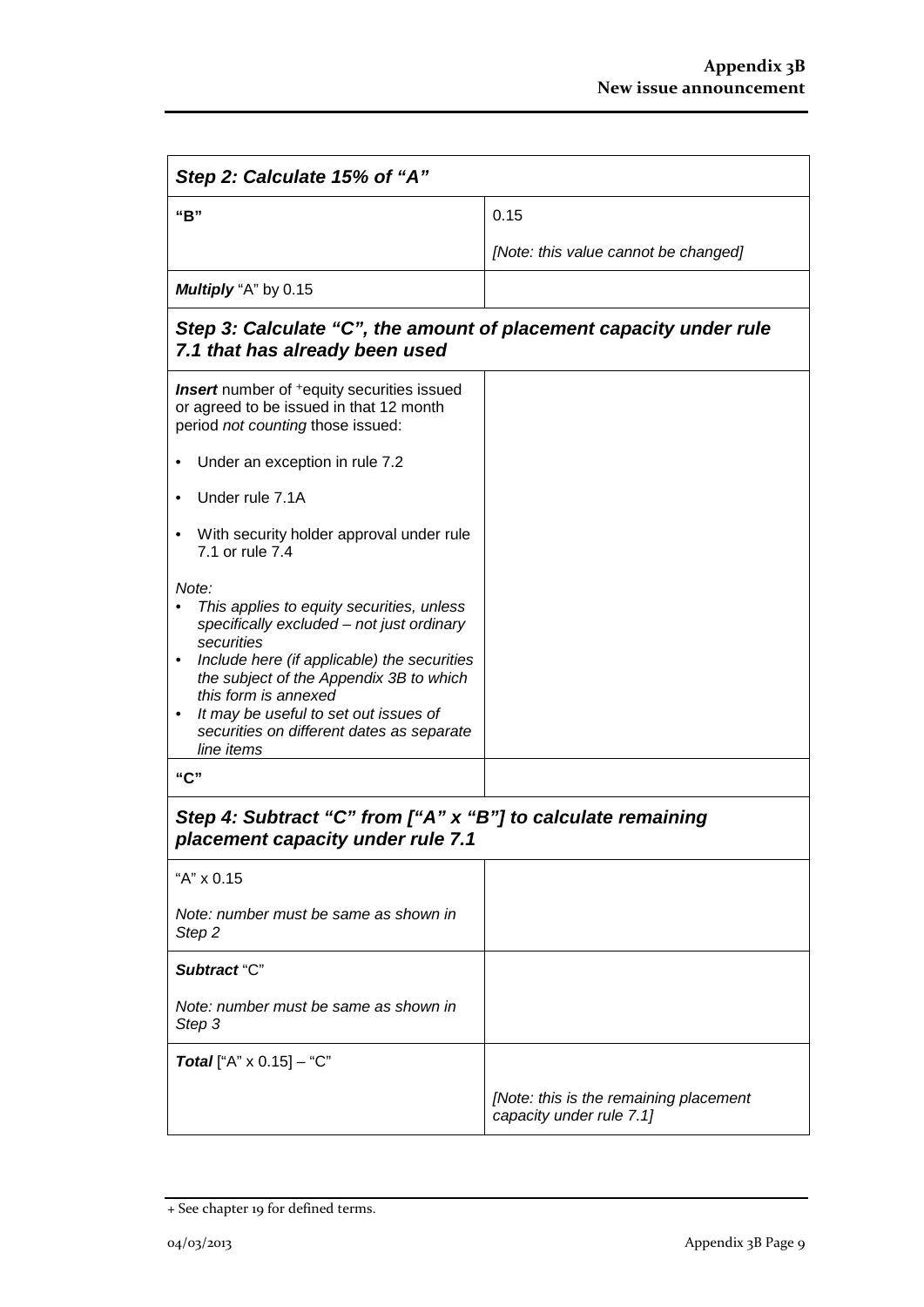## **Part 2**

| Rule 7.1A – Additional placement capacity for eligible entities                                       |  |  |
|-------------------------------------------------------------------------------------------------------|--|--|
| Step 1: Calculate "A", the base figure from which the placement<br>capacity is calculated             |  |  |
|                                                                                                       |  |  |
|                                                                                                       |  |  |
|                                                                                                       |  |  |
| 0.10                                                                                                  |  |  |
| Note: this value cannot be changed                                                                    |  |  |
|                                                                                                       |  |  |
| Step 3: Calculate "E", the amount of placement capacity under rule<br>7.1A that has already been used |  |  |
|                                                                                                       |  |  |
|                                                                                                       |  |  |
|                                                                                                       |  |  |

<sup>+</sup> See chapter 19 for defined terms.